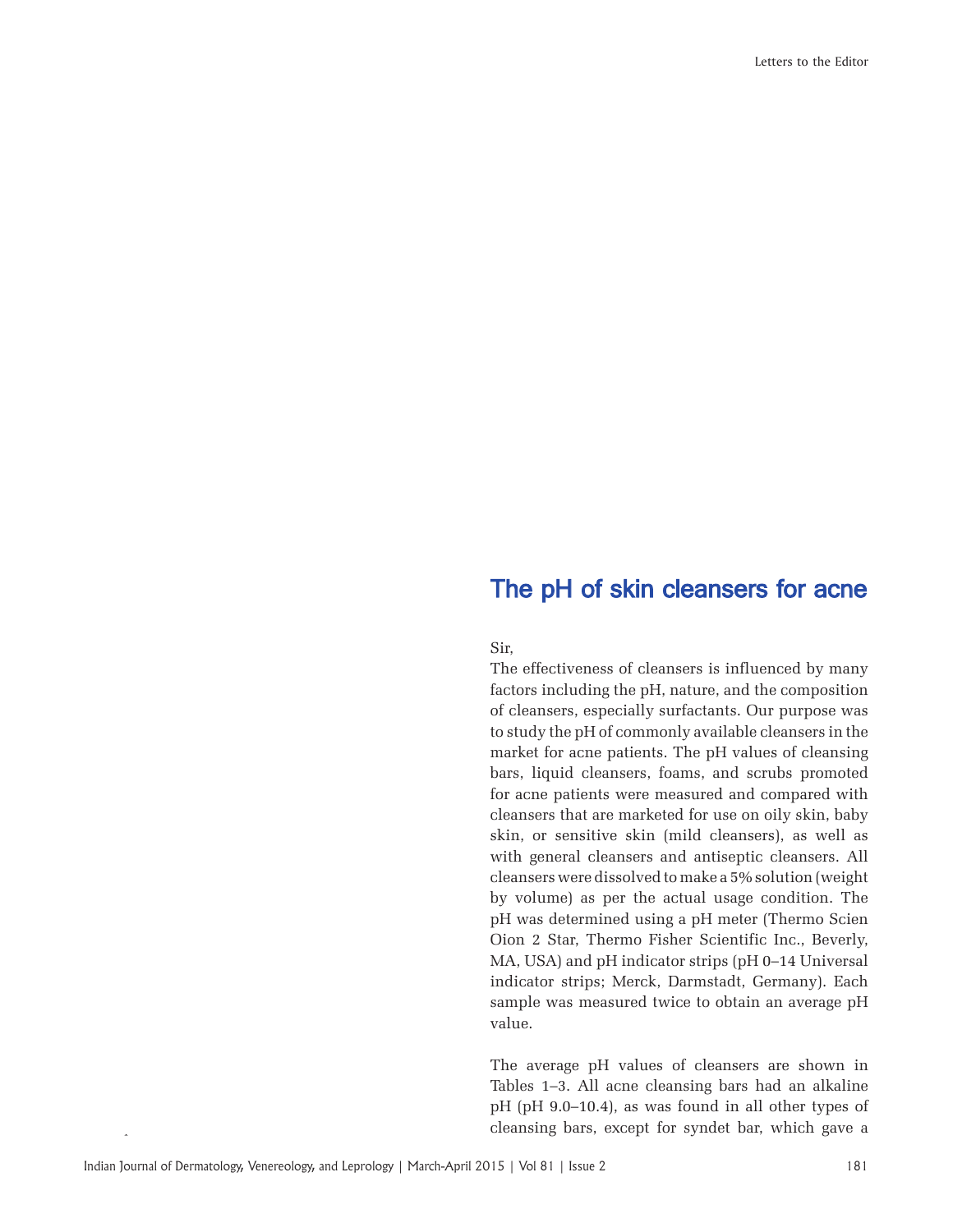neutral pH, and a cleansing bar for oily skin, which had an acidic pH [Table 1]. The pH of liquid cleansers for acne  $(n = 9)$  ranged between 3.0 and 8.0  $(5 = \text{acidic})$  $pH$ ,  $3 =$  neutral  $pH$ ,  $1 =$  alkaline  $pH$ ). Most of the other types of liquid cleansers had neutral pH, except for antiseptic cleansers [Table 2].

Table 3 shows the pH of foams and scrubs. Most foams available in the market had an alkaline pH. The pH values of two acne foams were found to be similar to that of normal healthy skin (pH 5.4–5.9). Three acne scrubs were found to have an acidic pH and one each had a neutral and an alkaline pH [Table 3].

Alteration of the skin pH is proposed to be one of the important factors for acne development, which may be due to the change of skin resident microflora. The skin pH can be influenced by many factors, i.e. genetics, age, gender, anatomical sites, skin moisture, sweat, sebum, soaps, detergents, cosmetics, and occlusive dressings.[1] Since the skin has an acidic pH, facial washing with soap can increase the pH level by 1.5– 2.0. The increase in pH of cleansers potentiates skin dryness and tightness and also enhances the risk of cutaneous reactions. On the other hand, lowering the pH is supposed to benefit antibacterial effect. Goodman suggested that acne cleansers should be "soap-free," "acidic" or "pH-balanced," and free of abrasives or alcohols, and should also have high rinsibility.[2] It has been proposed that in order to control acne, the optimal value of skin pH should be 5.4–6.0 for females and 5.5 for males.[3]

In our study, it was found that all acne cleansing bars, in spite of various compositions, had an alkaline pH. Korting *et al.* compared the efficacy of an alkaline soap bar with an acidic syndet in 120 acne patients (a randomized controlled study) and found that after 3 months, the number of acne lesions and cutaneous irritation were lower in patients using an acidic syndet.[4]

|                             |                |                                   |              |                          |                                        | Table 1: Comparison of the pH values of acne cleansing bars and other cleansing bars |                       |                      |           |              |                     |                      |            |             |                |                                        |                   |
|-----------------------------|----------------|-----------------------------------|--------------|--------------------------|----------------------------------------|--------------------------------------------------------------------------------------|-----------------------|----------------------|-----------|--------------|---------------------|----------------------|------------|-------------|----------------|----------------------------------------|-------------------|
| <b>Type of</b>              | <b>Sample</b>  |                                   |              |                          |                                        | <b>Composition and properties</b>                                                    |                       |                      |           |              |                     |                      |            |             |                | <b>Average</b>                         | <b>Average</b>    |
| cleansers                   |                | <b>Chemical</b><br>exfoliant      |              |                          | <b>Mechanical exfoliant</b><br>(scrub) |                                                                                      |                       | <b>Antibacterial</b> |           |              |                     |                      |            |             | Oil<br>control | pH by pH<br>indicator<br><b>strips</b> | pH by<br>pH meter |
|                             |                | hydroxyl<br><b>Alpha</b><br>acids | Lactic acid  | <b>Salicylic</b><br>acid | Ground fruit<br>pits                   | magnesium<br>Aluminum/<br>oxide                                                      | Polyethylene<br>beads | <b>Sulfur</b>        | Triclosan | Triclocarban | Benzoyl<br>peroxide | extracts<br>Tea tree | Zinc salts | Niacinamide | $\mathsf{Sov}$ |                                        |                   |
| Acne                        | $\mathbf{1}$   | $\checkmark$                      |              |                          |                                        |                                                                                      |                       |                      |           |              |                     |                      |            |             |                | 10.0                                   | 10.24             |
| cleansing<br>bars           | $\overline{c}$ | $\checkmark$                      |              |                          |                                        |                                                                                      |                       |                      |           |              |                     |                      |            |             | $\checkmark$   | 10.0                                   | 9.95              |
|                             | 3              |                                   | ✓            |                          |                                        |                                                                                      |                       |                      |           |              |                     |                      |            |             |                | 9.5                                    | 9.75              |
|                             | 4              |                                   | $\checkmark$ | $\checkmark$             |                                        |                                                                                      |                       |                      |           |              |                     |                      |            |             |                | 10.0                                   | 10.08             |
|                             | 5              |                                   |              |                          |                                        |                                                                                      |                       | $\checkmark$         |           |              |                     |                      |            |             |                | 10.0                                   | 10.36             |
|                             | 6              |                                   |              |                          |                                        |                                                                                      |                       | $\checkmark$         |           |              |                     |                      |            |             |                | 10.0                                   | 10.32             |
|                             | $\overline{7}$ |                                   |              |                          |                                        |                                                                                      |                       |                      |           |              | $\checkmark$        |                      |            |             |                | 9.0                                    | 9.13              |
|                             | 8              |                                   |              |                          |                                        |                                                                                      |                       |                      |           |              |                     | ✓                    |            |             |                | 10.0                                   | 10.37             |
| Cleansing                   | 9              |                                   |              |                          |                                        |                                                                                      |                       |                      |           |              |                     |                      |            |             |                | 6.0                                    | 5.91              |
| bars for<br>oily skin       | 10             |                                   |              |                          |                                        |                                                                                      |                       |                      |           |              |                     |                      |            |             |                | 10.0                                   | 10.03             |
| Baby                        | 11             |                                   |              |                          |                                        |                                                                                      |                       |                      |           |              |                     |                      |            |             |                | 10.0                                   | 10.17             |
| cleansing<br>bars           | 12             |                                   |              |                          |                                        |                                                                                      |                       |                      |           |              |                     |                      |            |             |                | 10.0                                   | 10.18             |
| Syndet<br>cleansing<br>bars | 13             | ✓                                 |              |                          |                                        |                                                                                      |                       |                      |           |              |                     |                      |            |             |                | 7.0                                    | 7.09              |
| General                     | 14             |                                   |              |                          |                                        |                                                                                      |                       |                      |           |              |                     |                      |            |             |                | 10.0                                   | 11.31             |
| cleansing<br>bars           | 15             |                                   |              |                          |                                        |                                                                                      |                       |                      |           |              |                     |                      |            |             |                | 10.5                                   | 10.58             |
| Antiseptic                  | 16             | $\checkmark$                      |              |                          |                                        |                                                                                      |                       |                      |           | ✓            |                     |                      |            |             |                | 10.0                                   | 10.25             |
| cleansing<br>bars           | 17             |                                   |              |                          |                                        |                                                                                      |                       |                      |           | ✓            |                     |                      |            |             |                | 9.5                                    | 9.87              |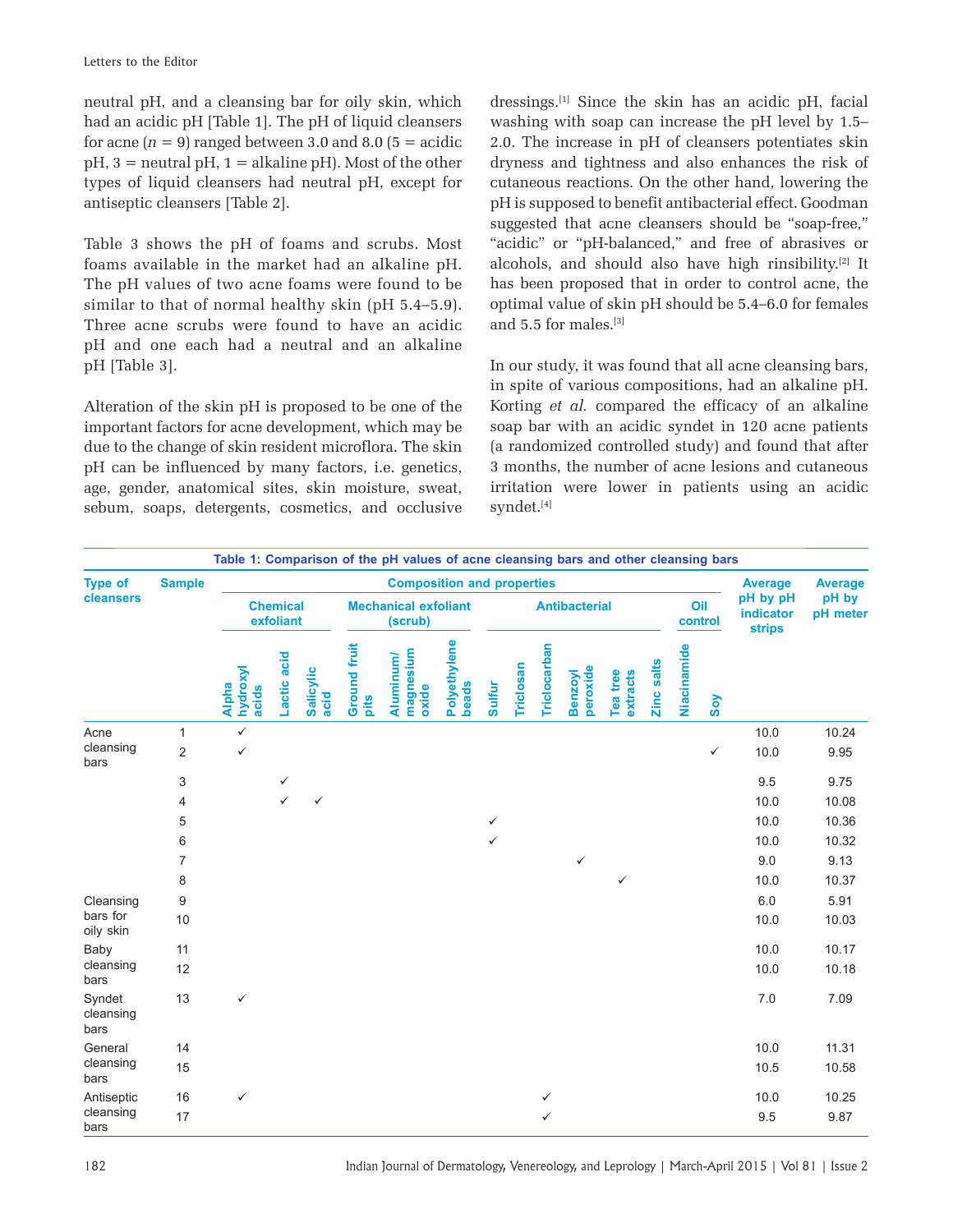|                             |               |                                   |              |                   |                                        | Table 2: Comparison of the pH of acne liquid cleansers and other liquid cleansers<br><b>Composition and properties</b> |                       |                      |                  |              |                     |                      |            |              |                |                                        |                   |
|-----------------------------|---------------|-----------------------------------|--------------|-------------------|----------------------------------------|------------------------------------------------------------------------------------------------------------------------|-----------------------|----------------------|------------------|--------------|---------------------|----------------------|------------|--------------|----------------|----------------------------------------|-------------------|
| <b>Type of</b><br>cleansers | <b>Sample</b> |                                   |              |                   | <b>Average</b>                         | <b>Average</b>                                                                                                         |                       |                      |                  |              |                     |                      |            |              |                |                                        |                   |
|                             |               | <b>Chemical exfoliant</b>         |              |                   | <b>Mechanical exfoliant</b><br>(scrub) |                                                                                                                        |                       | <b>Antibacterial</b> |                  |              |                     |                      |            |              | Oil<br>control | pH by pH<br>indicator<br><b>strips</b> | pH by<br>pH meter |
|                             |               | hydroxyl<br><b>Alpha</b><br>acids | Lactic acid  | Salicylic<br>acid | <b>Ground fruit</b><br>pits            | magnesium<br>Aluminum/<br>oxide                                                                                        | Polyethylene<br>beads | <b>Sulfur</b>        | <b>Triclosan</b> | Triclocarban | Benzoyl<br>peroxide | extracts<br>Tea tree | Zinc salts | Niacinamide  | Soy            |                                        |                   |
| Acne                        | 18            | $\checkmark$                      | $\checkmark$ | $\checkmark$      |                                        |                                                                                                                        |                       |                      |                  |              |                     |                      | a          | $\checkmark$ |                | 7.0                                    | 6.91              |
| liquid<br>cleansers         | 19            | $\checkmark$                      |              | $\checkmark$      |                                        |                                                                                                                        |                       |                      |                  |              |                     |                      |            |              |                | 5.5                                    | 5.63              |
|                             | 20            | $\checkmark$                      |              |                   |                                        |                                                                                                                        |                       |                      | ✓                |              |                     |                      |            |              |                | 7.0                                    | 6.80              |
|                             | 21            | ✓                                 |              |                   |                                        |                                                                                                                        |                       |                      |                  |              |                     |                      |            | $\checkmark$ |                | 4.5                                    | 4.20              |
|                             | 22            | ✓                                 |              |                   |                                        |                                                                                                                        |                       |                      |                  |              |                     |                      |            |              |                | 7.0                                    | 6.90              |
|                             | 23            |                                   | ✓            |                   |                                        |                                                                                                                        |                       |                      |                  |              |                     |                      | a          |              |                | 6.0                                    | 6.11              |
|                             | 24            |                                   |              | ✓                 |                                        |                                                                                                                        |                       |                      |                  |              |                     |                      |            |              |                | 3.0                                    | 3.0               |
|                             | 25            |                                   |              | ✓                 |                                        |                                                                                                                        |                       |                      |                  |              |                     | ✓                    |            |              |                | 6.0                                    | 5.84              |
|                             | 26            |                                   |              |                   |                                        |                                                                                                                        |                       |                      | $\checkmark$     |              |                     |                      |            |              |                | 8.0                                    | 7.99              |
| Cleansers                   | 27            | $\checkmark$                      |              |                   |                                        |                                                                                                                        |                       |                      |                  |              |                     |                      |            |              |                | 7.0                                    | 7.12              |
| for oily<br>skin            | 28            |                                   |              |                   |                                        |                                                                                                                        |                       |                      |                  |              |                     |                      |            |              |                | 6.0                                    | 6.22              |
|                             | 29            |                                   |              |                   |                                        |                                                                                                                        |                       |                      |                  |              |                     |                      |            |              |                | 7.0                                    | 7.04              |
| Baby                        | 30            |                                   |              |                   |                                        |                                                                                                                        |                       |                      |                  |              |                     |                      |            |              |                | 7.0                                    | 6.90              |
| cleansers                   | 31            |                                   |              |                   |                                        |                                                                                                                        |                       |                      |                  |              |                     |                      |            |              |                | 7.0                                    | 7.38              |
| Syndet<br>cleansers         | 32            |                                   |              |                   |                                        |                                                                                                                        |                       |                      |                  |              |                     |                      |            |              |                | 7.0                                    | 7.06              |
| General                     | 33            |                                   |              |                   |                                        |                                                                                                                        |                       |                      |                  |              |                     |                      |            |              |                | 7.0                                    | 6.91              |
| liquid<br>cleansers         | 34            | ✓                                 |              |                   |                                        |                                                                                                                        |                       |                      |                  |              |                     |                      |            |              |                | 7.0                                    | 6.98              |
| Antiseptic                  | 35            |                                   |              |                   |                                        |                                                                                                                        |                       |                      |                  | ✓            |                     |                      |            |              |                | 8.5                                    | 8.94              |
| cleansers                   | 36            |                                   |              |                   |                                        |                                                                                                                        |                       |                      | $\checkmark$     |              |                     |                      |            |              |                | 9.0                                    | 9.35              |

a Zinc gluconate

In general, liquid cleansers have more acidic pH than those of cleansing bars since their compositions include amphoteric, anionic, non-ionic, and silicone surfactants. They also contain emollients and humectants which lower the pH of products.[5] In this study, liquid cleansers for acne were found to have a lower pH (pH 3.0–8.0) than those of acne cleansing bars (pH 9.0–10.0).

Foams are triphasic liquids composed of oil, organic solvents, and water. They are formulated with a hydrocarbon propellant (either butane or propane), and also contain various fatty acids and alkalis which influence their wide range of  $pH$ .<sup>[5]</sup> In this study, except for two brands, which had the pH of normal skin, all the others had an alkaline pH.

Facial scrubs are mechanical exfoliants. They contain small granules in a cleansing base for enhancing corneocyte desquamation. The proposed anti-acne property of scrubs is that the abrasion may unroof closed comedones. However, a vigorous scrub can damage the skin surface. Therefore, scrub should not be used more than once a week and is not recommended for patients with sensitive skin. Sixty percent of the tested scrubs for acne patients in this study showed an acidic pH.

In summary, the pH values of facial cleansers depend on their formulation and composition. The increase in pH potentiates skin dryness and tightness and also enhances the risk of cutaneous reactions. Apart from pH, other properties should be considered in selecting the proper cleansers for acne patients.<sup>[6]</sup>

## **ACKNOWLEDGMENTS**

This study would have not been possible without the support of Assistant Professor Leena Chularojanamontri. We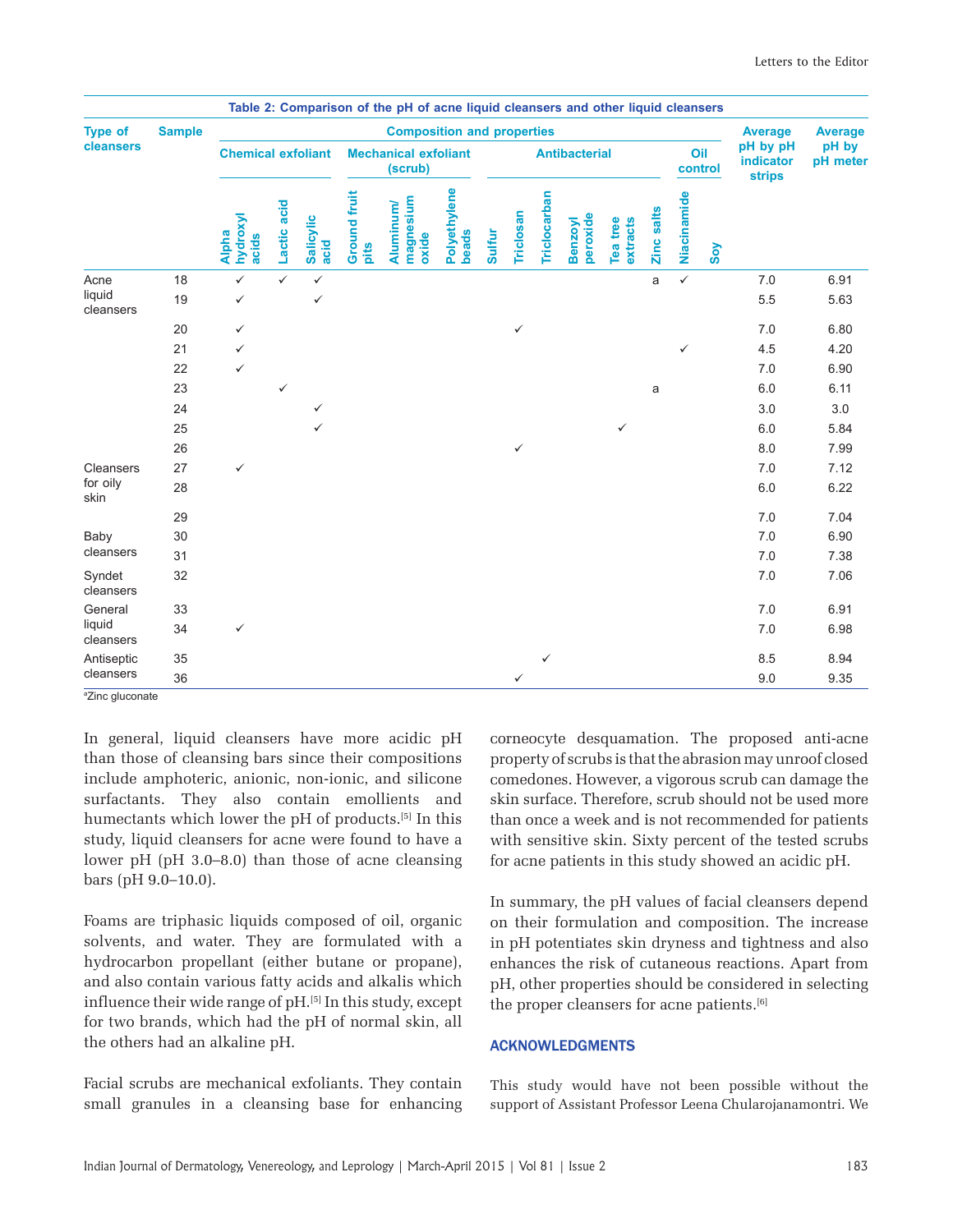| <b>Type of</b>         | <b>Sample</b> |                              |              |                |                                        |                                        | <b>Composition and properties</b> |               |              |              |                            |                      |            |                |              | <b>Average</b>                         | <b>Average</b>    |
|------------------------|---------------|------------------------------|--------------|----------------|----------------------------------------|----------------------------------------|-----------------------------------|---------------|--------------|--------------|----------------------------|----------------------|------------|----------------|--------------|----------------------------------------|-------------------|
| cleansers              |               | <b>Chemical</b><br>exfoliant |              |                | <b>Mechanical exfoliant</b><br>(scrub) |                                        |                                   |               |              |              | <b>Antibacterial</b>       |                      |            | Oil<br>control |              | pH by pH<br>indicator<br><b>strips</b> | pH by<br>pH meter |
|                        |               | Alpha hydroxy<br>acids       | Lactic acid  | Salicylic acid | <b>Ground fruit</b><br>pits            | magnesium<br><b>Aluminum/</b><br>oxide | Polyethylene<br>beads             | <b>Sulfur</b> | Triclosan    | Triclocarban | peroxide<br><b>Benzoyl</b> | Tea tree<br>extracts | Zinc salts | Niacinamide    | Soy          |                                        |                   |
| Acne                   | 37            | $\checkmark$                 |              | $\checkmark$   |                                        |                                        |                                   |               |              |              |                            |                      |            |                |              | 5.5                                    | 5.32              |
| cleansing              | 38            | $\checkmark$                 |              | $\checkmark$   |                                        |                                        |                                   |               |              |              |                            |                      | a          |                |              | $7.0$                                  | 7.13              |
| foams                  | 39            | $\checkmark$                 |              | $\checkmark$   |                                        |                                        |                                   |               | $\checkmark$ |              |                            |                      |            |                | $\checkmark$ | 10.0                                   | 9.80              |
|                        | 40            | $\checkmark$                 |              | $\checkmark$   |                                        |                                        |                                   |               |              |              |                            |                      |            | ✓              |              | 10.0                                   | 10.03             |
|                        | 41            |                              | ✓            |                |                                        |                                        |                                   |               |              |              |                            |                      |            |                |              | 10.0                                   | 10.01             |
|                        | 42            |                              | ✓            |                |                                        |                                        |                                   |               |              |              |                            |                      |            | $\checkmark$   |              | 6.5                                    | 6.28              |
|                        | 43            |                              |              |                |                                        |                                        |                                   |               |              |              |                            |                      |            |                |              | 10.0                                   | 10.26             |
|                        | 44            |                              | $\checkmark$ |                |                                        |                                        |                                   |               | $\checkmark$ |              |                            |                      |            |                |              | $7.0\,$                                | 6.82              |
|                        | 45            |                              |              |                |                                        |                                        |                                   |               | ✓            |              |                            |                      |            |                |              | 10.0                                   | 10.35             |
|                        | 46            |                              |              |                |                                        |                                        |                                   |               | ✓            |              |                            |                      |            |                |              | 8.5                                    | 8.67              |
|                        | 47            |                              |              |                |                                        |                                        |                                   |               | ✓            |              |                            | ✓                    |            |                |              | 10.0                                   | 9.87              |
|                        | 48            |                              |              |                |                                        |                                        |                                   |               | ✓            |              |                            |                      |            |                |              | 10.0                                   | 9.78              |
|                        | 49            |                              |              |                |                                        |                                        |                                   |               | ✓            |              |                            |                      | b          |                |              | 8.5                                    | 8.52              |
|                        | 50            |                              |              |                |                                        |                                        |                                   |               |              |              |                            | $\checkmark$         |            |                |              | 10.0                                   | 10.15             |
|                        | 51            |                              |              |                |                                        |                                        |                                   |               |              |              | ✓                          |                      |            |                |              | $5.5\,$                                | 5.31              |
|                        | 52            |                              |              |                |                                        |                                        |                                   |               |              |              | ✓                          |                      |            |                |              | 4.5                                    | 4.63              |
| Cleansing              | 53            |                              |              |                |                                        |                                        |                                   |               |              |              |                            |                      | a          |                |              | 10.0                                   | 10.22             |
| foams for<br>oily skin | 54            | ✓                            |              |                |                                        |                                        |                                   |               |              |              |                            |                      |            |                |              | 10.0                                   | 10.09             |
| General                | 55            |                              |              |                |                                        |                                        |                                   |               |              |              |                            |                      |            | ✓              |              | 10.0                                   | 10.22             |
| cleansing<br>foams     | 56            |                              |              |                |                                        |                                        |                                   |               |              |              |                            |                      |            |                |              | 10.0                                   | 9.94              |
| Acne                   | 57            |                              |              |                |                                        |                                        | ✓                                 |               |              |              |                            |                      |            |                |              | 4.5                                    | 4.38              |
| cleansing<br>scrubs    | 58            |                              |              |                |                                        |                                        | ✓                                 |               |              |              |                            |                      |            |                |              | 6.5                                    | 6.33              |
|                        | 59            |                              |              | ✓              |                                        |                                        | ✓                                 |               |              |              |                            |                      |            |                |              | 10.5                                   | 10.59             |
|                        | 60            |                              |              |                |                                        |                                        | ✓                                 |               | ✓            |              |                            |                      |            | ✓              |              | 7.0                                    | 7.13              |
|                        | 61            |                              |              |                |                                        |                                        | $\checkmark$                      |               |              |              |                            |                      |            |                |              | 4.5                                    | 4.52              |
| General                | 62            |                              |              |                | ✓                                      |                                        |                                   |               |              |              |                            |                      |            |                |              | 7.5                                    | 7.54              |
| cleansing              | 63            |                              |              |                | ✓                                      |                                        |                                   |               |              |              |                            |                      |            |                |              | 6.5                                    | 6.56              |
| scrubs                 | 64            |                              |              |                |                                        | ✓                                      |                                   |               |              |              |                            |                      |            |                |              | 10.0                                   | 10.36             |

<sup>a</sup>Zinc gluconate; <sup>b</sup>zinc sulfate

would like to thank Dr. Kamolwan Pongparit for her support in manuscript preparation.

## Nakaraj Pluetrattanabha, Kanokvalai Kulthanan, Piyavadee Nuchkull, Supenya Varothai

Department of Dermatology, Faculty of Medicine, Siriraj Hospital, Mahidol University, Bangkok, Thailand

Address for correspondence: Prof. Kanokvalai Kulthanan, Department of Dermatology, Faculty of Medicine, Siriraj Hospital, Mahidol University, 2 Wanglang Road, Bangkoknoi, Bangkok 10700, Thailand. E-mail: kanokvalai.kul@mahidol.ac.th

## **REFERENCES**

- 1. Kim MK, Patel RA, Shinn AH, Choi SY, Byun HJ, Huh CH, *et al*. Evaluation of gender difference in skin type and pH. J Dermatol Sci 2006;41:153-6.
- 2. Goodman G. Cleansing and moisturizing in acne patients. Am J Clin Dermatol 2009;10:1-6.
- 3. Youn SH, Choi CW, Choi JW, Youn SW. The skin surface pH and its different influence on the development of acne lesion according to gender and age. Skin Res Technol 2013;19:131-6.
- 4. Korting HC, Ponce-Pöschl E, Klövekorn W, Schmötzer G, Arens-Corell M, Braun-Falco O. The influence of the regular use of a soap or an acidic syndet bar on pre-acne. Infection 1995;23:89-93.